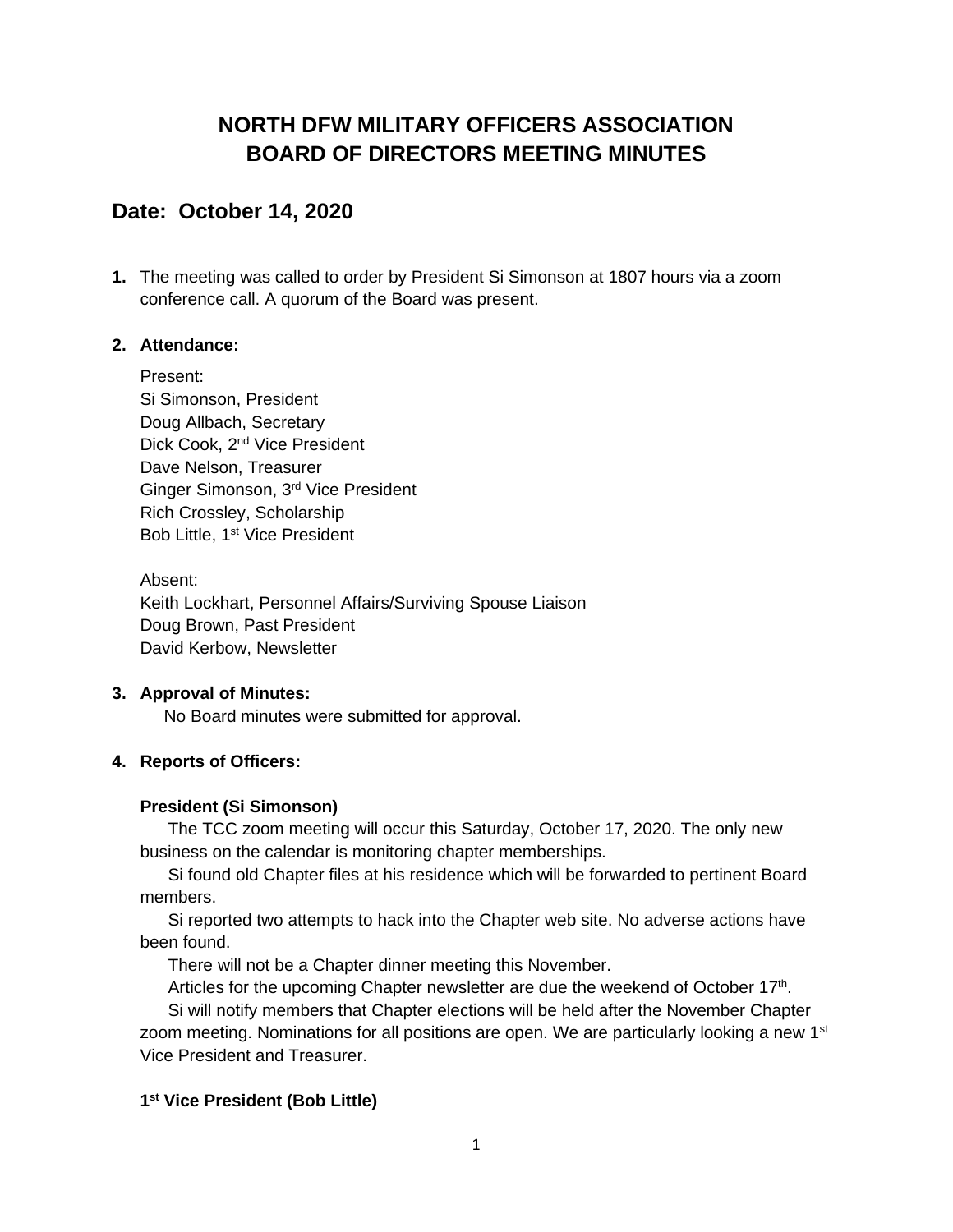The December Chapter dinner meeting is tentatively scheduled. More information will be forthcoming if the dinner will actually occur.

 Mary Dale of the Texas Veterans Commission has been scheduled for the November Chapter zoom meeting.

2021 is uncertain. No planning has been done pending clarification.

#### **2 nd Vice President (Dick Cook)**

There are 86 current members including two new members.

#### **3 rd Vice President Legislative and Community Activities (Ginger Simonson)**

All legislation in the Texas legislature has been scaled back anticipating reduced funding in the upcoming fiscal year.

The upcoming elections have created uncertainty in the next legislative session.

#### **Treasurer's Report (Dave Nelson)**

The Chapter's finances total \$16,663. \$4,570 is in the Chapter scholarship fund.

#### **Secretary's Report (Doug Allbach)**

No report.

#### **Reports of Committees:**

#### **Scholarship/ROTC/JROTC (Rich Crossley)**

No report.

# **Newsletter Editor (David Kerbow)**

See the president's report.

#### **Public Relations (Vacant)**

No report.

## **Personal Affairs/Surviving Spouse Liaison (Keith Lockhart)**

No report.

#### **Historian (Vacant)**

No report.

### **Past President (Doug Brown)**

No report.

#### **Nominations Committee** No report.

#### **5. Old Business:**

None.